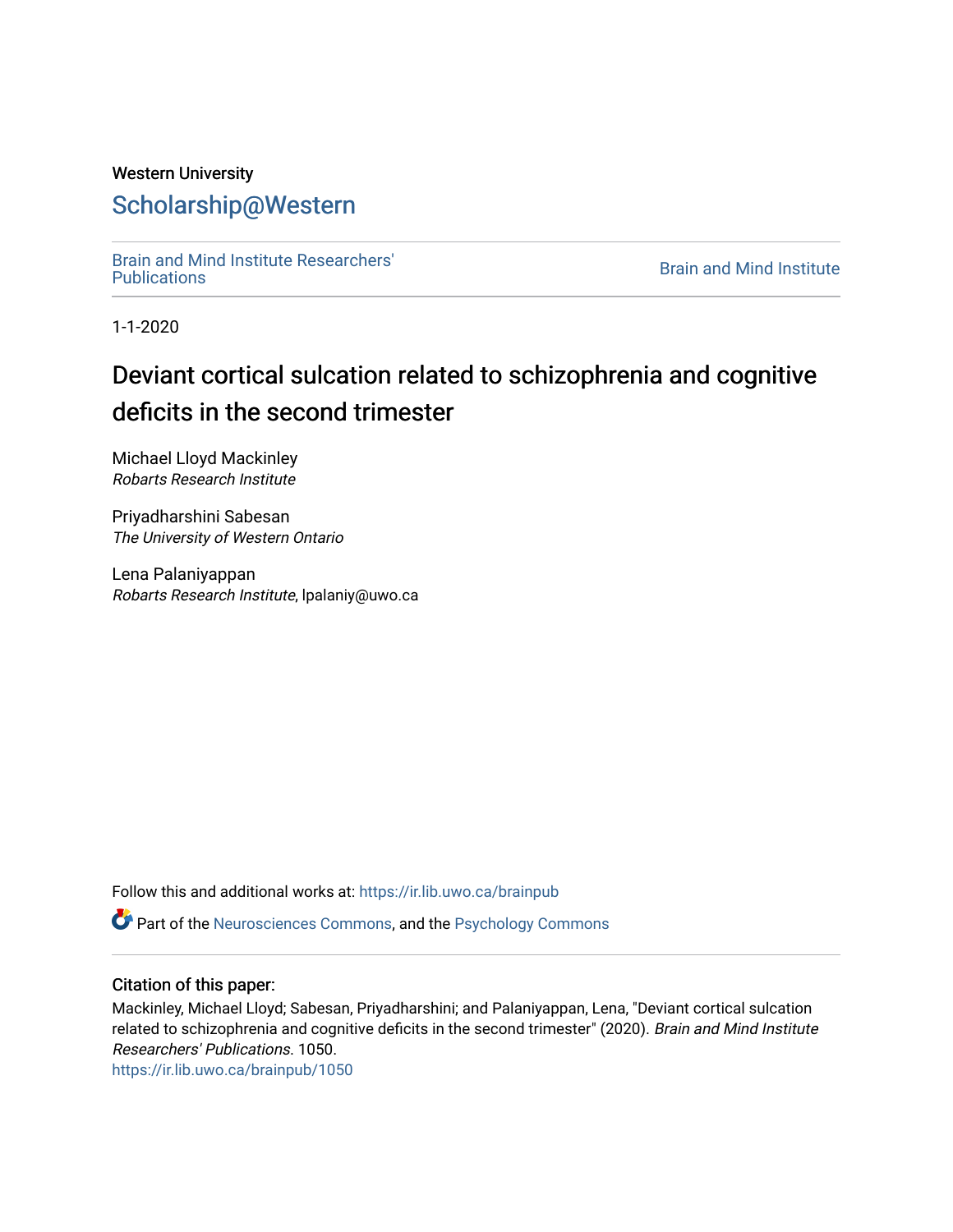#### Communication

Michael Lloyd MacKinley, Priyadharshini Sabesan, Lena Palaniyappan\*

# Deviant cortical sulcation related to schizophrenia and cognitive deficits in the second trimester

[https://doi.org/10.1515/tnsci](https://doi.org/10.1515/tnsci-2020-0111)-2020-0111 received April 10, 2020; accepted June 16, 2020

#### Abstract

Objectives - Aberrant cortical development, inferred from cortical folding, is linked to the risk of schizophrenia. Cortical folds develop in a time-locked fashion during fetal growth. We leveraged this temporal specificity of sulcation to investigate the timing of the prenatal insult linked to schizophrenia and the cognitive impairment seen in this illness.

**Methods** – Anatomical MRI scans from 68 patients with schizophrenia and 72 controls were used to evaluate the sulcal depth of five major invariable primary sulci representing lobar development (calcarine sulcus, superior temporal sulcus, superior frontal sulcus, intraparietal sulcus and inferior frontal sulcus) with formation representing the distinct developmental periods.

**Results**  $-$  A repeated-measure ANOVA with five sulci and two hemispheres as the within-subject factors and gender, age and intracranial volume as covariates revealed a significant effect of diagnosis  $(F[1,134] =$ 14.8,  $p = 0.0002$ ). Control subjects had deeper bilateral

e-mail: [lpalaniy@uwo.ca](mailto:lpalaniy@uwo.ca)

superior temporal, right inferior frontal and left calcarine sulci. A deeper superior frontal sulcus predicted better cognitive scores among patients.

**Conclusion**  $-$  Our results suggest that the gestational disruption underlying schizophrenia is likely to predate, if not coincide with the appearance of calcarine sulcus (early second trimester). Nevertheless, the burden of cognitive deficits may relate specifically to the aberrant superior frontal development apparent in late second trimester.

Keywords: sulcation, gyrification, schizophrenia, neurodevelopment, neurocognition

## 1 Introduction

An emerging body of evidence implicates aberrations in fetal cortical development to cognitive and mental health outcomes later in life [[1,](#page-4-0)[2](#page-4-1)]. To date, individuals for whom in utero developmental changes were recorded have not been followed up until the emergence of psychosis. Very large prospective cohorts are required for this purpose, given the later emergence and low incident rates of schizophrenia.

The primary sulci of the human brain follow a course of programmed progressive development that occurs in a time-locked fashion and is highly sensitive to fetal disruptions [[1](#page-4-0)]. The development of the primary sulci defining lobar development (calcarine sulcus, superior temporal sulcus, superior frontal sulcus, intraparietal sulcus and inferior frontal sulcus) is so precise in the developing fetuses (with emergence at 16, 23, 25, 26 and 28 weeks, respectively [[1](#page-4-0)]) that these structures can be used to estimate gestational age and brain maturation [[2](#page-4-1)]. Studying the location of aberrations in cortical folding in adult life can serve as a window to the time-locked disruptions suffered by the developing cortical architecture [[3](#page-4-2)].

Preterm birth, known to be linked to aberrant in utero cortical development, is associated with defects in cortical

<sup>\*</sup> Corresponding author: Lena Palaniyappan, Robarts Research Institute & The Brain and Mind Institute, University of Western Ontario, Room-A2/636, Prevention and Early Intervention Program for Psychoses, Victoria Hospital, 800, Commissioners Road, London, Ontario, Canada; Department of Psychiatry, University of Western Ontario, London, Ontario, Canada; Lawson Health Research Institute, London, Ontario, Canada,

Michael Lloyd MacKinley: Robarts Research Institute & The Brain and Mind Institute, University of Western Ontario, Room-A2/636, Prevention and Early Intervention Program for Psychoses, Victoria Hospital, 800, Commissioners Road, London, Ontario, Canada; Schulich School of Medicine and Dentistry, Department of Neuroscience, University of Western Ontario, London, Ontario, Canada

Priyadharshini Sabesan: Department of Psychiatry, University of Western Ontario, London, Ontario, Canada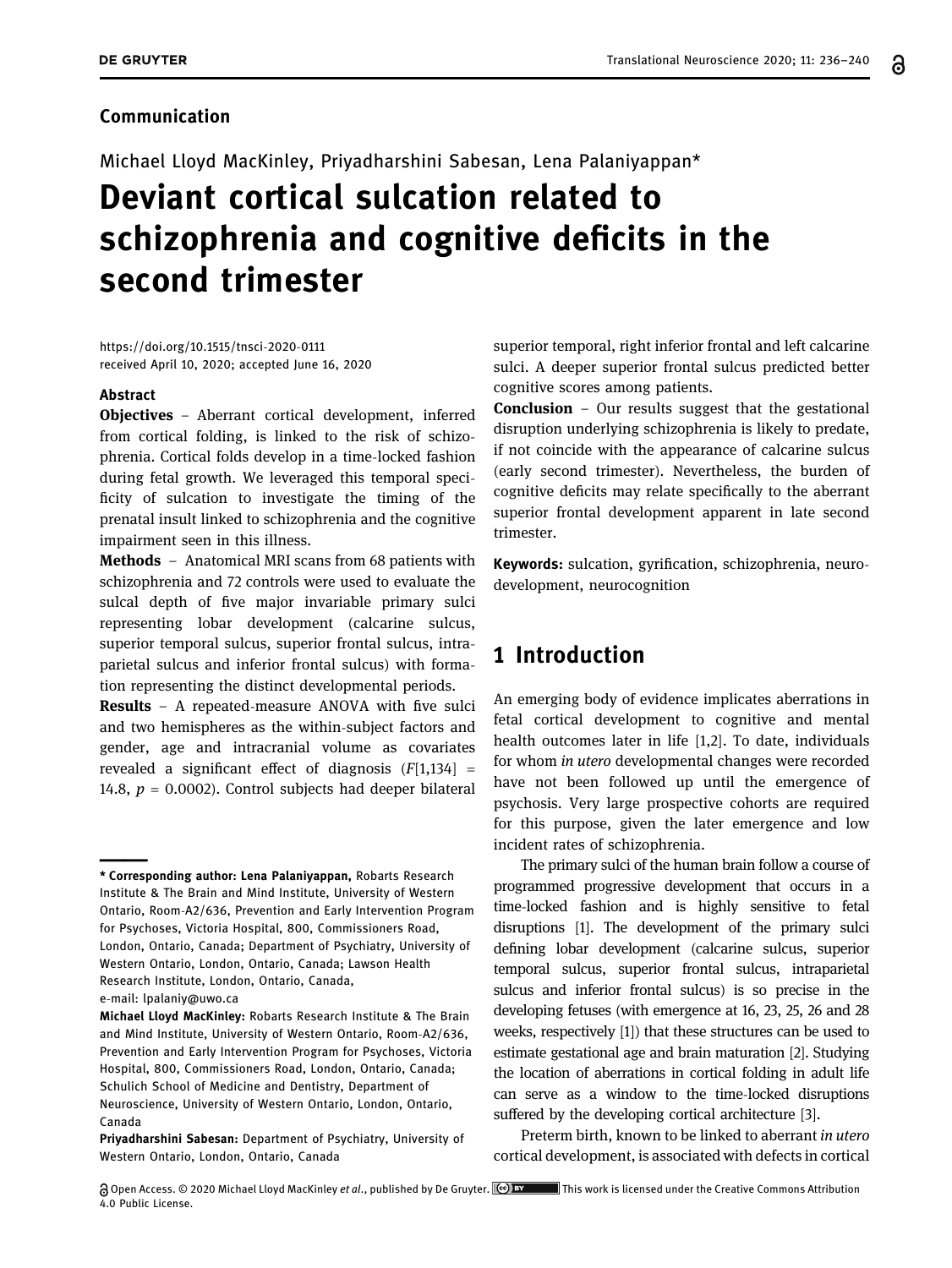folding that appear to persist in adult life [[4](#page-5-0)]. Aberrant cortical folding in adults related to preterm birth relates to negative cognitive and mental health outcomes [[4](#page-5-0)]. Clinically, atypical development in the primary sulci has been associated with sensory and information processing deficits among patients with schizophrenia [[5](#page-5-1)–[9](#page-5-2)], potentially contributing to the development of both cognitive deficits and psychotic symptoms. While there is a growing literature of cortical sulcal and gyral morphology in schizophrenia [[10,](#page-5-3)[11](#page-5-4)], the likely timing of embryonic/fetal disruption in schizophrenia continues to be unknown, with prenatal immune models implicating both second and third trimester insults as risk factors [[12](#page-5-5)], and maternal stress and malnourishment models implicate third trimester insults [[12](#page-5-5),[13](#page-5-6)]. Prenatal insults not only associate with the risk of schizophrenia but also influence the severity of the eventual illness (e.g., the presence of cognitive deficits [[14](#page-5-7)]).

The relationship between cognitive deficits and the clinical expression of schizophrenia has been well studied over the years. Extant results suggest a notable independence in the course of the cognitive and noncognitive symptom expression [[15](#page-5-8)]. In particular, cognitive symptoms arise much earlier than psychotic symptoms, do not respond to treatment, and continue despite the improvement in psychosis [[16](#page-5-9)]. Furthermore, considerable variability exists in the degree of cognitive deficits, with not all patients exhibiting cognitive features that relate to poor prognosis [[16](#page-5-9)]. Finally, there is no diagnosis-specific pattern in the nature and the course of cognitive deficits in schizophrenia [[17](#page-5-10)]. The genetic correlation between cognitive impairment and schizophrenia is also observed to be low [[18](#page-5-11)]. This raises the important question of whether the embryonic/fetal disruption that relate to the cognitive deficits of schizophrenia occurs at a specific time point, independent of the disruption that relates to the illness itself. If this is the case, then individuals with schizophrenia who have a short period of time-locked developmental disruption of the cortex may have less cognitive deficits; while those with a protracted developmental defect in utero will be more cognitively impaired. We hypothesized that patients with schizophrenia, when compared to healthy controls, will show disrupted morphology across various sulci that develop throughout the second and early third trimesters, but patients with severe cognitive deficits will show more pronounced defects affecting the later developing sulci. To this end, we compared sulcal depth of five major primary sulci – calcarine, superior temporal, superior frontal, intraparietal, and inferior frontal – that are anatomically district, with temporal specificity in their gestational appearance based on Chi and colleagues [[1](#page-4-0)], among healthy controls and schizophrenia patients and assessed their relationship to cognitive performance in patients.

#### 1.1 Patients

In all, 68 patients with schizophrenia or schizoaffective disorder and 72 healthy controls from the National Institute of Health Centre for Biomedical Research Excellence were included in the analysis. Patients were excluded based on the history of neurological disorder, intellectual disability, severe head trauma, or substance abuse or dependence within the last 12 months.

Ethical approval: The research related to human use has been complied with all the relevant national regulations, institutional policies, and in accordance with the tenets of the Helsinki Declaration and has been approved by the authors' institutional review board or equivalent committee.

Informed consent: Informed consent has been obtained from all individuals included in this study.

#### 1.2 Method

Diagnostic information was collected using the Structured Clinical Interview used for disorders in the diagnostic and statistical manual of mental disorders [[19](#page-5-12)]. Seven domains of cognition (speed of processing, attention/vigilance, working memory, verbal learning, visual learning, reasoning/problem-solving and social cognition) were assessed using the Measurement and Treatment Research to Improve Cognition in Schizophrenia (MATRICS) battery [[18](#page-5-11)].

The MRI data were collected on a Siemens 3T TIM Trio scanner. A multi-echo Magnetization Prepared RApid Gradient Echo (MPRAGE) (Multi-Echo) sequence was used [[20](#page-5-13)]. Mean sulcal depth was measured using BrainVISA from the sulci identified using the morphologist interface of BrainVISA 4.5 with default settings. Following the construction of three-dimensional models of cortical folds, various sulci were automatically classified using a probabilistic algorithm with maximum depth computed for each identified sulcus. The identified sulci were visually inspected by two raters to ensure that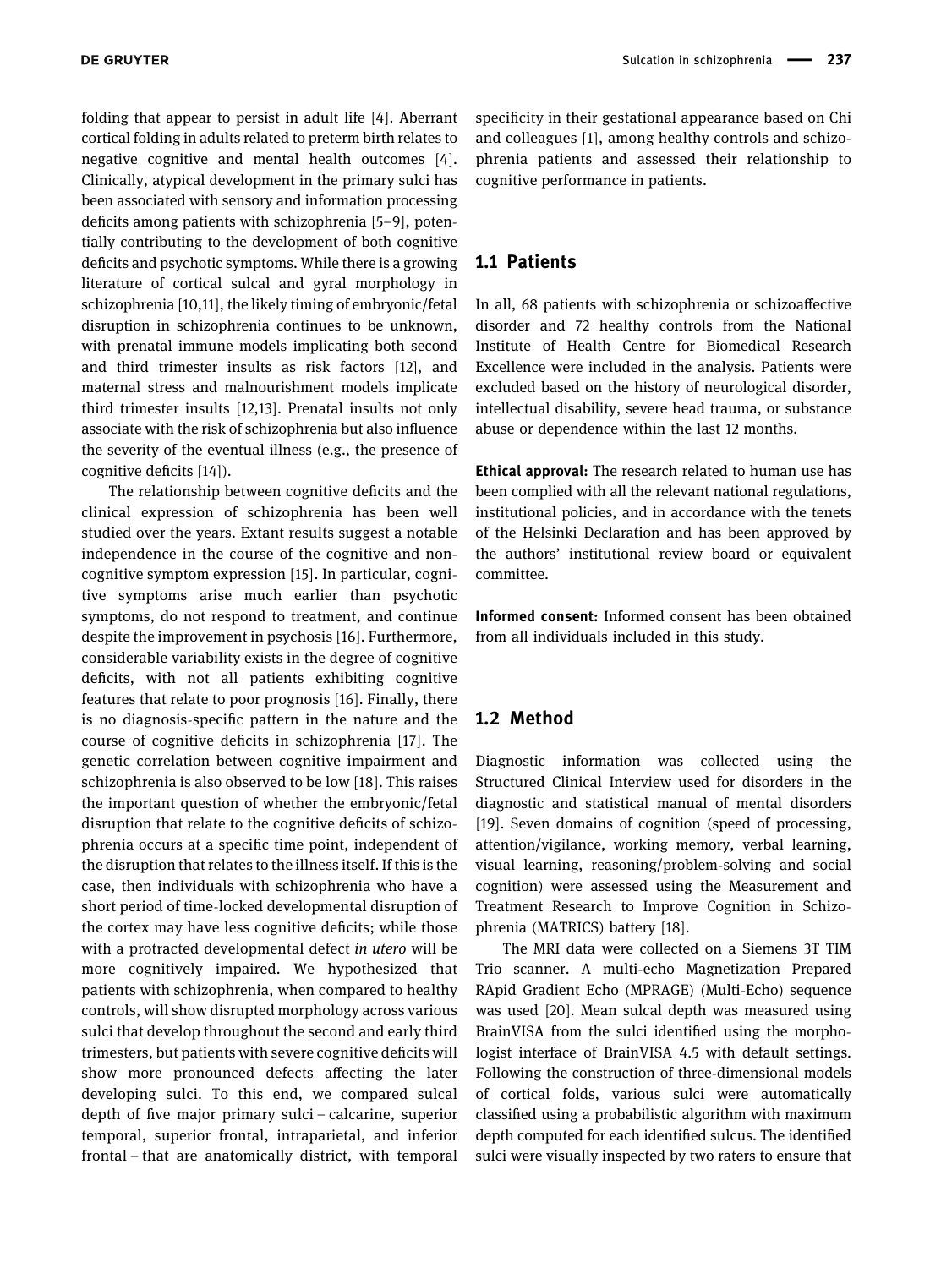the boundaries are in accordance with Ono's Atlas of Table 1: Group differences in cognitive and demographic features Cerebral Sulci [[21](#page-5-14)].

#### 1.3 Statistical approach

The group differences for age, gender, handedness, intracranial volume and MATRICS scores (composite and domain scores) were assessed using SPSS via independent samples  $t$  tests or chi-square tests where appropriate. Repeated-measures ANOVA were used with the five sulci of interest and two hemispheres as the within-subject factors and gender, age and intracranial volume as covariates to assess for the differences between healthy controls and patients. Parameter estimates were sought to assess the direction of group differences and covariate effects. Five non-collinear factors representing the five bilateral sulci were obtained using varimax rotation with Kaiser normalization using the principal component analysis and using multiple regression were related to the overall MATRICS standardized composite score in patients.

## 2 Results

No statistically significant differences were identified on gender, age, handedness or intracranial volume between patients and controls, but as expected patients had lower scores on the MATRICS composite score as well as several specific cognitive domains including processing speed, attention vigilance, working memory and problem-solving ([Table 1](#page-3-0)).

The ANOVA showed a significant between-subject effect for diagnosis  $(F[1,134] = 14.8, p = 0.0002)$ , with significant effects also identified for gender  $(F[1,134] =$ 7.4,  $p = 0.007$ , sulcal depth for females  $>$  males) and age  $(F[1,134] = 4.5, p = 0.035;$  reduced depth with increasing age). Parameter estimates revealed a significant effect of diagnosis (controls > patients) for left superior temporal  $(t = 3.2, p = 0.002)$ , right superior temporal  $(t = 2.8, p = 1)$ 0.006), right inferior frontal ( $t = 2.7$ ,  $p = 0.007$ ) and left calcarine ( $t = 2.2$ ,  $p = 0.03$ ) sulci.

Five orthogonal factors emerged from the 10 sulcal depth metrics, with each factor having a loading of >0.8 for the bilateral sulci that they represented, with no similar loading from any other sulci. Thus, to study the relationship with cognition, we extracted five noncollinear factors, each representing the bilateral sulcal

<span id="page-3-0"></span>

| Variable                         | <b>Healthy control</b><br>$n = 72$ | Patients $n = 68$          |
|----------------------------------|------------------------------------|----------------------------|
| Gender (M/F)                     | 51/21                              | 55/13                      |
| Age, $M(SD)$                     | 35.87 (11.74)                      | 38.49 (13.86)              |
| Handedness (right/<br>left/both) | 69/1/2                             | 57/9/2                     |
| Intracranial volume in           | 1511.26 (141.58)                   | 1543.51                    |
| milliliters, M (SD)              |                                    | (157.97)                   |
| <b>MATRICS</b> composite score   | 49.97 (8.31)                       | $32.02(13.42)^{*}$         |
| Processing speed, M (SD)         | 54.12 (8.94)                       | $35.48(12.21)^*$           |
| Attention vigilance, M (SD)      | 48.57 (9.23)                       | 37.56 (13.37) <sup>*</sup> |
| Working memory, M (SD)           | 50.86 (10.22)                      | 40.84 (12.84) <sup>*</sup> |
| Verbal learning, M (SD)          | 45.88 (8.98)                       | 38.91 (8.89)               |
| Visual learning, M (SD)          | 45.25 (10.16)                      | 35.96 (11.97)              |
| Problem-solving, M (SD)          | 55.37 (8.44)                       | 44.50 (11.55) <sup>*</sup> |
| Social cognition, M (SD)         | 51.46 (10.04)                      | 41.91 (10.46)              |

 $*$ Indicates significant difference based on independent  $t$  test at  $p < 0.05$ .

depth of a single sulcus. As age and gender had significant effects on the model, we used them as covariates for the multiple regression analysis relating MATRICS total score to the five orthogonal sulcal factor scores. The depth of the superior frontal sulcus was the only predictor of the variation in the cognitive score  $(t =$ 2.88,  $p = 0.006$ ; all other predictors  $p > 0.17$ ; overall model  $F[7,52] = 2.15$ ,  $p = 0.055$ ). Patients with a deeper superior frontal sulcus had higher composite cognitive scores. A similar predictive model for MATRICS composite scores was not significant in healthy controls (overall model  $F[7,49] = 1.56$ ,  $p = 0.17$ ).

## 3 Discussion

These findings suggest that developmental disruptions predominantly affect the morphology of the frontal, temporal and occipital lobes' cortical disruption in patients with schizophrenia, with the onset likely to predate or coincide with the appearance of calcarine sulcus (i.e., 16 weeks, early second trimester). In contrast to the illness-related developmental deviation, the burden of cognitive deficits seen among patients may relate specifically to aberrant superior frontal development occurring in late second trimester ([Figure 1](#page-4-3)).

While sulcal depth is fairly constant in early adult life, age-related changes have been reported in adolescence  $(0.3\%/year; age 11–17)$  [[22](#page-5-15)] and later life,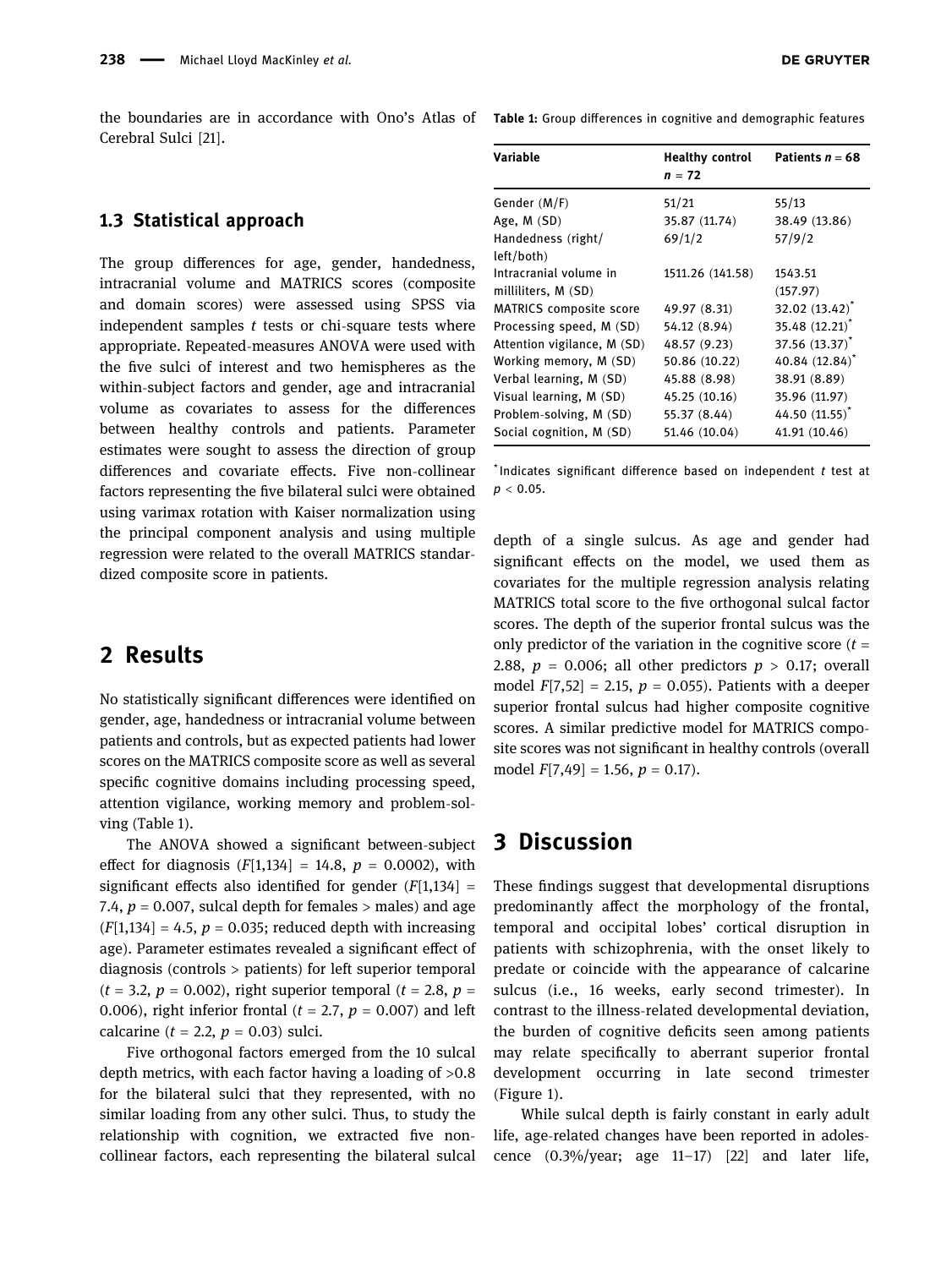<span id="page-4-3"></span>

Figure 1: Timeline of the emergence of the five primary sulci under study and the posited risk exposure.

especially affecting the superior frontal sulcus [[23](#page-5-16)]. These changes are considerably smaller in magnitude (<10 times) when compared to age-related changes in sulcal width [[24](#page-5-17)] and other morphometric features. We had age-matched case–control groups and adjusted for age in our regression analysis. Our observations relating schizophrenia to earlier aberrations in development (∼16 weeks), while the cognitive deficits of schizophrenia to later development (∼25 weeks) raises an interesting question. The transient but time-locked insults to the developing brain may be pathogenic; while sustained or repeated insults (that extend to later part of development) may lead to a more severe form of illness characterized by cognitive deficits. Given the low genetic correlation between cognitive impairment and schizophrenia, our results support the notion that the development of these two features may be somewhat independent [[18](#page-5-11)], at least on the timescale of cortical development.

While most of the sulcal morphology shows symmetric heritability, superior temporal sulcus is known to have an asymmetric pattern of heritability in healthy subjects [[25](#page-5-18)[,26](#page-5-19)]. This asymmetry in heritability has led to the inference that language-related genetic control might play a distinct role in the left superior temporal sulcal morphology [[26](#page-5-19)]. Thus, a pathological perturbation restricted to left superior temporal cortex morphology may indicate language-related genetic abnormalities, while bilateral morphological disruption may indicate either a loss of specificity of language-related genetic control of the superior temporal region or a non-genetic pathological mechanism operating bilaterally. In this context, the bilateral reduction in superior temporal sulcal depth observed in our study raises the possibility of an environmental origin of symmetric nature for the apparent in utero malformation seen in schizophrenia. Relevant animal models of in utero risk exposure are required to address this question.

In summary, our results support the view that deviant cortical sulcation related to schizophrenia likely originates earlier and prevails through the second trimester, with frontal sulcal morphology playing a key role in cognitive deficits seen in this illness. These results need larger scale replication, extension to drug-naive samples and experimental studies in animal models for further validation.

Acknowledgments: Data were downloaded from the Collaborative Informatics and Neuroimaging Suite Data Exchange tool (COINS;<http://coins.mrn.org/dx>) and data collection was performed at the Mind Research Network, and funded by a Center of Biomedical Research Excellence (COBRE) grant 5P20RR021938/P20GM103472 from the NIH to Dr. Vince Calhoun. LP acknowledges salary support from the Tanna Schulich Chair of Neuroscience and Mental Health; PS acknowledges research support from the Bucke Fund; and MM acknowledges Parkwood Institute Research Studentship from the Lawson Health Research Institute.

Conflict of interest: LP reports personal fees from Otsuka Canada, SPMM Course Limited, UK, Canadian Psychiatric Association; book royalties from Oxford University Press; investigator-initiated educational grants from Janssen Canada, Sunovion and Otsuka Canada outside the submitted work. PS reports personal fees from Lundbeck Canada. MM reports no relevant conflicts.

## References

- <span id="page-4-0"></span>[1] Chi JG, Dooling EC, Gilles FH. Gyral development of the human brain. Ann Neurol. 1977;1(1):86–93. doi: 10.1002/ ana.410010109.
- <span id="page-4-1"></span>[2] Garel C, Chantrel E, Brisse H, Elmaleh M, Luton D, Oury J-F, et al. Fetal cerebral cortex: normal gestational landmarks identified using prenatal MR Imaging. Am J Neuroradiol. 2001;22(1):184–9.
- <span id="page-4-2"></span>[3] Goldberg TE, Weinberger DR. A case against subtyping in schizophrenia. Schizophr Res. 1995;17(2):147–52. doi: 10.1016/0920-9964(95)00060-Y.